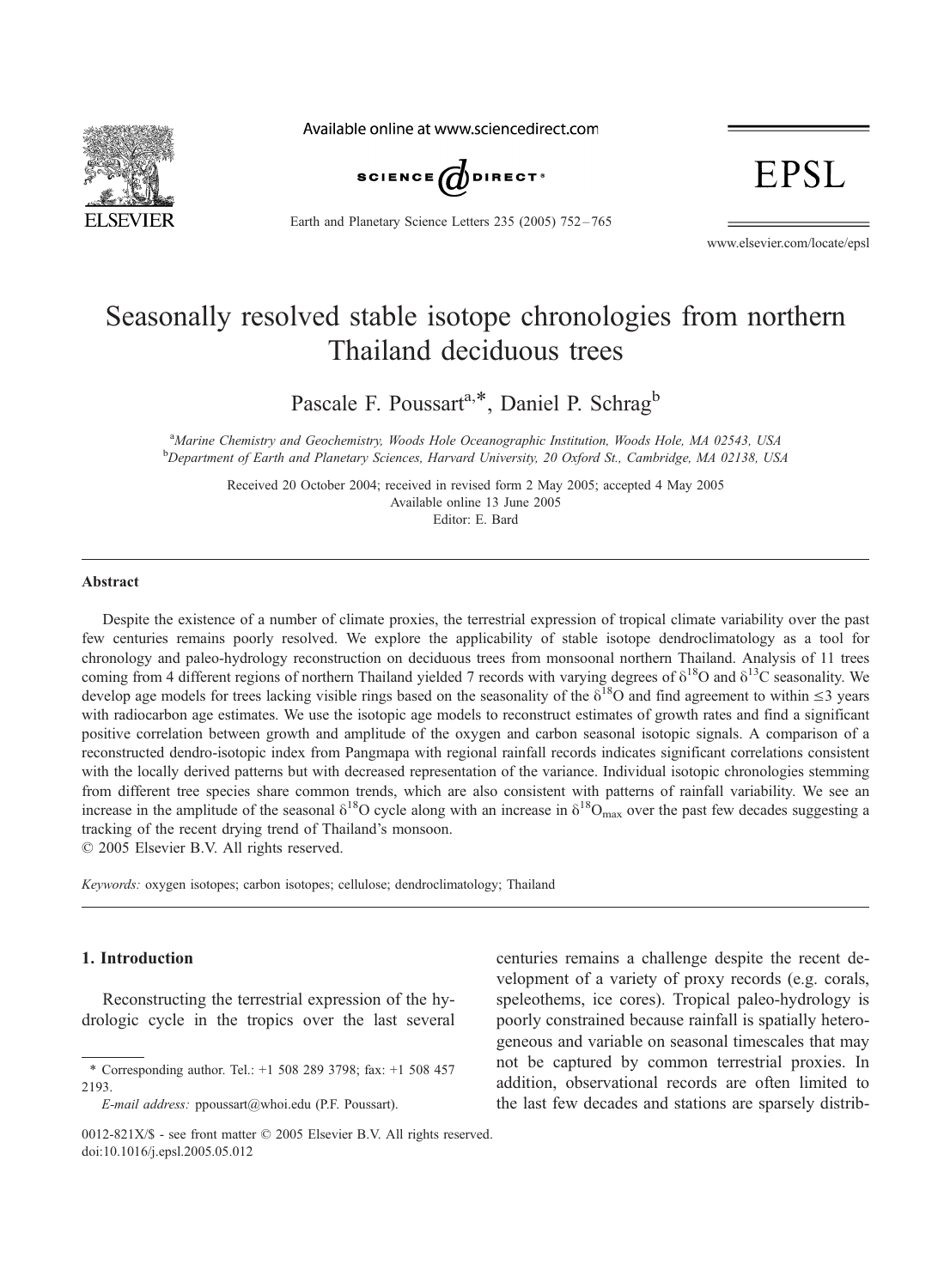uted. As changes in climate are often expressed on seasonal timescales, there is a real need for better time-resolved proxies.

Trees are obvious candidates for paleo-rainfall reconstruction as they hold the potential for subannual resolution and are widely distributed in the tropics. Traditional dendrochronological techniques are hindered in the tropics because annual banding is usually irregular, indistinct, or not present at all. The seasonality in rainfall and relative humidity in the tropics, while not large enough to cause the creation of visibly distinct rings, may still generate seasonal signals in the oxygen and carbon isotopic composition of tree cellulose. Greenhouse and field experiments show that the  $\delta^{18}$ O of tree cellulose is largely controlled by the isotopic signature of the tree's source water [\[1–4\].](#page-12-0) This value is typically offset following an evapotranspiration enrichment of the leaf water used for photosynthesis [\[5\].](#page-12-0) Empirical isotopic models developed by Roden et al. [\[5\]](#page-12-0) outline the pathways by which trees relying on rainfall rather than groundwater for growth can record variations in the seasonally modulated  $\delta^{18}O$  composition of precipitation. As de-scribed in detail in [\[6,7\],](#page-12-0) these models suggest that tropical environments such as northern Thailand, where rainfall and relative humidity are highly seasonal, can impress on their forests sequential records of hydrological variability on subannual timescales.

Summer monsoon rains in Thailand are typically  $4\%$  lighter than in winter, despite the higher summer temperatures [\[8\].](#page-12-0) This amount effect is commonly observed for regions heavily influenced by monsoon activity (typically south of the maximum northward extent of the Intertropical Convergence Zone (ITCZ) (Fig. 1 in [\[8\]\)](#page-12-0) whereas the reverse is true for northern regions where temperature effects dominate and yield heavy (light)  $\delta^{18}$ O rainfall values in summer (winter) [\[9–11\]\)](#page-12-0). In addition,  $\delta^{18}$ O of precipitation varies with altitude (depletion in heavy isotopes with increased elevation) and with the distance travelled over land relative to the source region (preferential condensation of heavy isotopes).

Recent analytical advances in sample preparation, chemical extraction and continuous flow gas-source mass spectrometry have made possible the recovery of long term seasonal isotopic records in tropical trees [\[6,7\].](#page-12-0) Based on high-resolution sampling, Poussart et al. [\[7\]](#page-12-0) demonstrated that seasonally resolved  $\delta^{18}O$  (as well as  $\delta^{13}$ C) cycles recovered from a Thai *Podocar*pus nerrifolius could be used effectively for chronology, despite the lack of visible annual growth rings.

In this paper, we survey the potential of 9 common and widespread tree species from northern Thailand with no visible growth rings for stable isotope chronology. We investigate the extent to which complementary  $\delta^{13}$ C measurements can assist with age model development and growth rate estimates when seasonal variability in  $\delta^{18}O$  is less distinct. We infer from the presence (or absence) of seasonal isotopic signals in trees with poorly defined growth rings whether the rings are created internally (biology) or externally (climate). We compare the isotopic records from different species grown in the same forest to assess  $\delta^{18}O$ reproducibility and outline the potential for tree-based isotopic networks to assist in the spatial reconstruction of the hydrological cycle in tropical environments such as Thailand.

#### 2. Methods

## 2.1. Sample descriptions, locations and climatologies

We collected samples from three provinces of northern Thailand: Lampang, Chiang Mai and Mae Hong Son ([Fig. 1\)](#page-2-0). These provinces experience three distinct seasons: cool and dry (November to February), hot and dry (March to May) and warm and wet seasons (May to October). Throughout northern Thailand, more than 85% of the annual precipitation falls between May and October (monsoon season) whereas December through January are virtually rain free. This is less so for Mae Hong Son, whose mountainous location leads to heavier rainfall dispensed over a longer period of time relative to lower elevation sites. The species sampled were selected for their widespread distribution in northern Thailand and their extensive meridional distributions (for future species transects reconstruction). We used the Field guide to forest trees in northern Thailand of Gardner et al. [\[12\]](#page-12-0) for species identification. All samples with no clear visible growth rings were collected as crosssections from recently felled specimens (either from windfall or lumbering activity) to facilitate the determination of the tree's pit ([Table 1\)](#page-3-0). Cross-section surfaces were sanded, and radial sections ( $\sim$ 4 mm  $\times$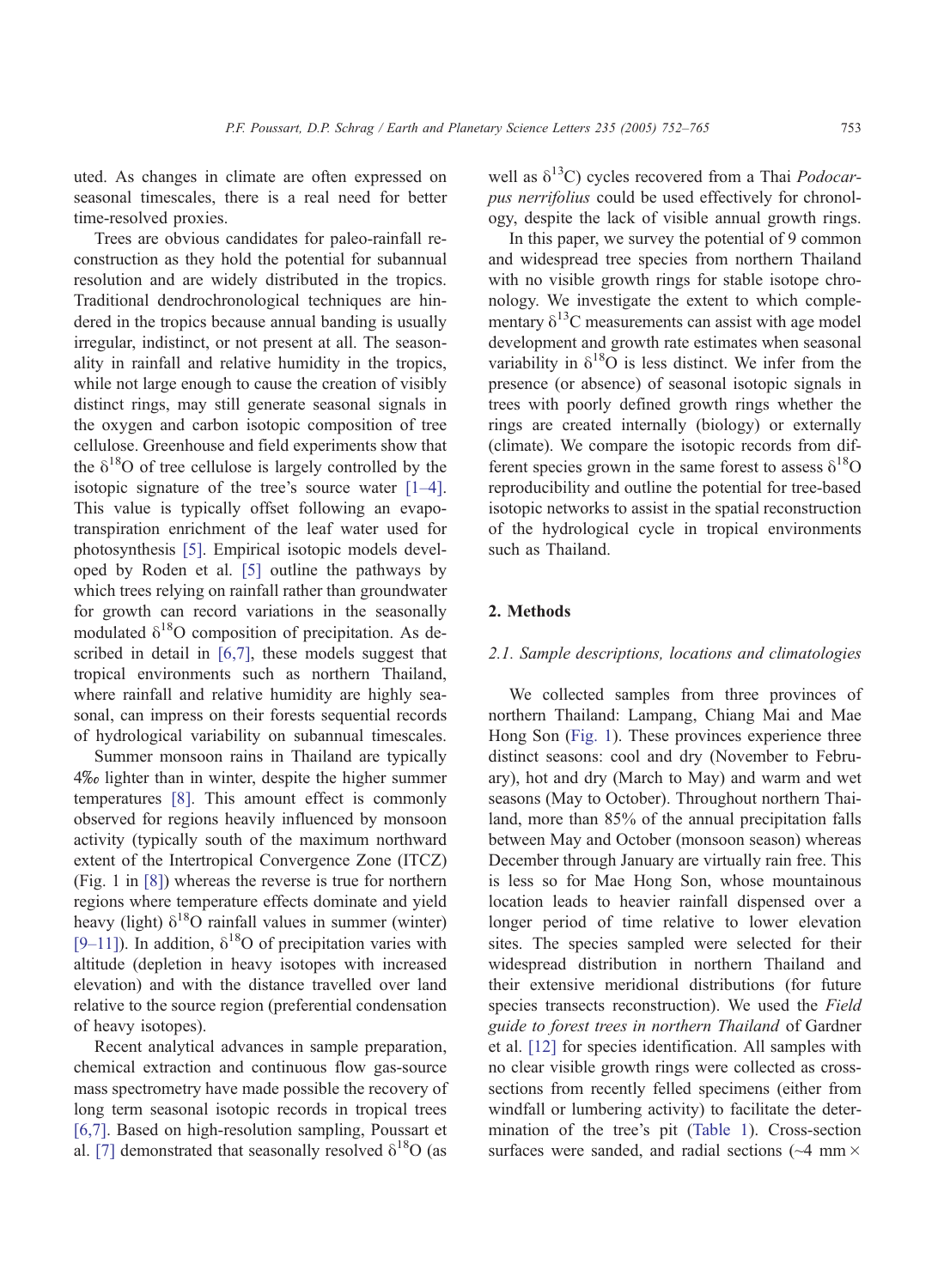<span id="page-2-0"></span>

Fig. 1. Map showing the location of sampling and weather stations in northern Thailand. Topographical relief in meters. Sampling locations shown as stars: Nam Gat (NG), Pangmapa (P), Sop Paeng (SP) and Lampang (L). Weather stations with rainfall data (1951–2001) shown as squares: Mae Sariang (MS), Mae Hong Son (MHS) and Chiang Mai (CM). Data from Climatology Division and Meteorological Department, Thailand. Map created using iGMT [\[13\].](#page-12-0)

4 mm  $\times$  radius of tree) were cut in preparation for microtoming.

A total of 6 species were sampled in the forests of Pangmapa (Fig. 1)  $(98^{\circ}16'$  E,  $19^{\circ}34'$  N). PG1 is a Quercus kerrii (Oak), from the Fagaceae family (Thai name: Goh Pat!). PG1 is a deciduous tree, typically 6–10 m tall and often found in semi-open forests. It is occasionally associated with dry Dipterocarps. This species exists in northern Myanmar, Vietnam, Laos, and China. The sample was felled recently and had no clear visible rings although some banding was apparent. PK1 is a *Miliusa velutina*, from the Annonaceae family (Thai name: Kang Huoi Mou). A common deciduous tree in semi-open forests, Miliusa grows between 5–16 m in height. Our sample was felled recently and had no clear visible rings. PP1 is a Dipterocarpus tuberculatus from the Dipterocarp

family (Thai name: *Pluang*). *Pluang* is a deciduous species, extremely common in dry Dipterocarp forests and sometimes found with Pinus merkusii. The crosssection shows some ring structure although the origin of the rings is unclear (biological or environmental). PPR1 is a Pterocarpus macrocarpus of the Leguminosae family (Thai name: Mai Pradu). Mai Pradu is a large deciduous tree which can grow upwards of 30 m. The species has been heavily logged and its current geographical distribution covers south Myanmar, Cambodia, Laos and Vietnam. The tree was cut  $\sim$ 5 yr previous to sampling in moist organic-rich soil. No ring structure is visible. PT1 is a Lagerstoemia cochinchinensis of the Lythraceae family (Thai name: *Tabek*). Trees are very large (up to 40 m in height) commonly occupying the upper canopy of moist deciduous forests throughout northern Thailand.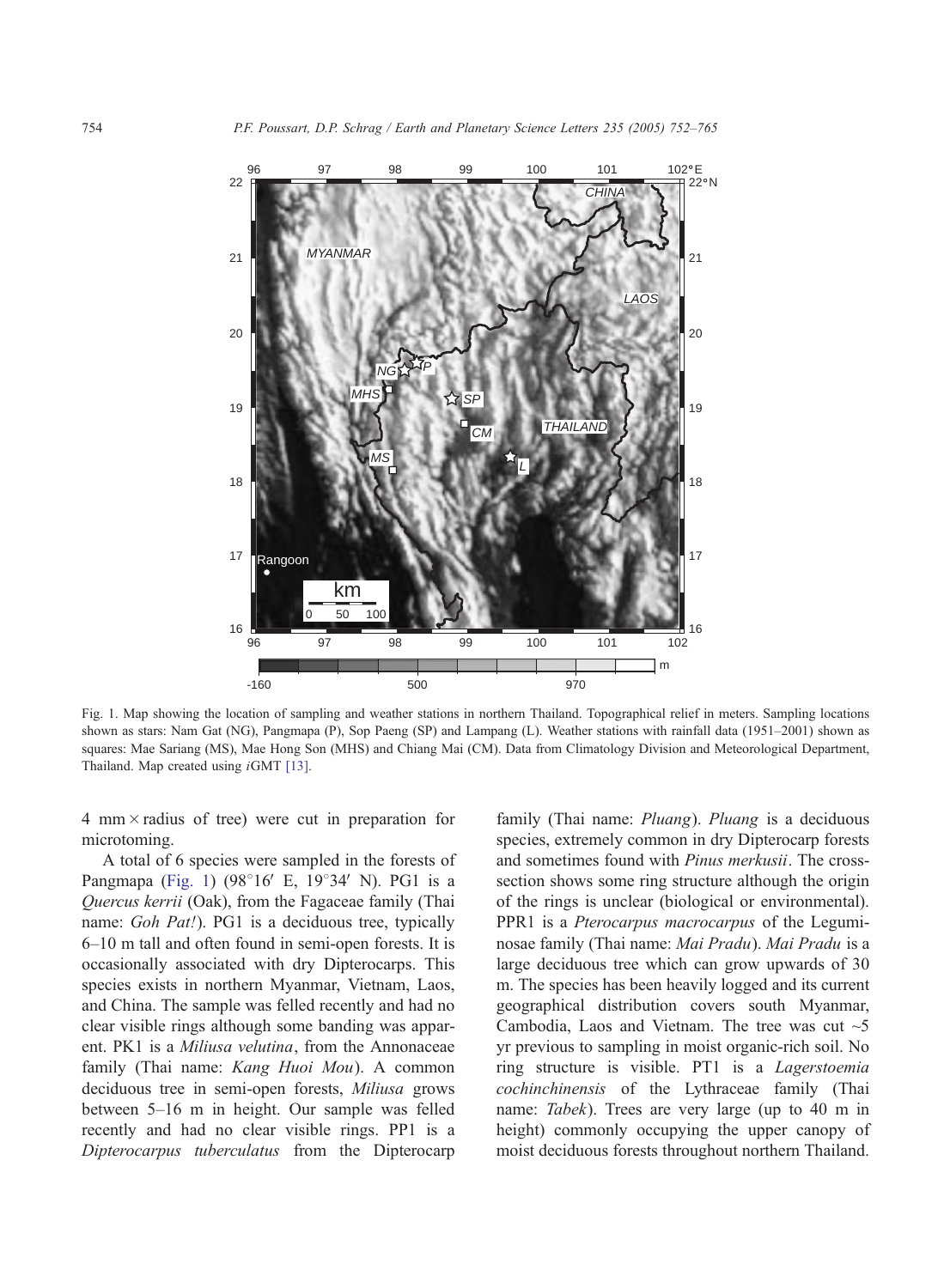<span id="page-3-0"></span>Table 1 Species list from northern Thailand sampling

| Sample name       | Species                       | Rings? | Location  | Collected on | Felled on     | $x_0$    | $x_f$ | $\Delta x$  |
|-------------------|-------------------------------|--------|-----------|--------------|---------------|----------|-------|-------------|
|                   |                               |        |           |              |               | (cm)     |       | $(\mu m)$   |
| LGI               | Lannea coromandelica          | N      | Lampang   | 01.02.03     | 2003          | $\Omega$ | 2.6   | 400         |
| LH1               | Dipterocarpus obtusifolius    | N      | Lampang   | 01.02.03     | 1990          | $\theta$ | 2.6   | 400         |
| IX1               | Chukrasia velutina            | Y      | Lampang   | 01.02.03     | 2003          | $\Omega$ |       | $125 - 500$ |
| NY <sub>1</sub>   | Chukrasia velutina            | Y      | Nam Gat   | 23.01.03     | 2002          |          |       | $75 - 250$  |
| PG1               | Quercus kerrii                | N      | Pangmapa  | 22.01.03     | 2002          | $\Omega$ | 8.9   | 400         |
| PK1               | Miliusa velutina              | N      | Pangmapa  | 23.01.03     | $2000 - 2002$ | $\Omega$ | 14.1  | 250         |
| PP <sub>1</sub>   | Dipterocarpus tuberculatus    | Y      | Pangmapa  | 22.01.03     | 2002          | 2.6      |       | $125 - 400$ |
| PPR <sub>1</sub>  | Pterocarpus macrocarpus       | N      | Pangmapa  | 23.01.03     | 1996-2000     | $\Omega$ | 2.6   | 400         |
| PT <sub>1</sub>   | Lagerstroemia cochinchinensis | Y      | Pangmapa  | 22.01.03     | 1992-2002     | $\Omega$ |       | $125 - 500$ |
| PTAE <sub>2</sub> | Shorea obtusa                 | Y      | Pangmapa  | 22.01.03     | 2003          | 9.5      |       | $125 - 625$ |
| PLPR1             | Pterocarpus macrocarpus       | N      | Sop Paeng | 24.01.03     | 2000-2002     | $\gamma$ | 4.0   | 250         |

Samples were collected as cross-sections for isotopic analysis. Sampling locations include Lampang (99°39′ E, 18°20′ N), Nam Gat (98°05′ E, 19°31′ N), Pangmapa (98°16' E, 19°34' N) and Sop Paeng (logging concession—original location unknown). The samples were microtomed incrementally toward the pit.  $x_0$  ( $x_f$ ) represents initial (final) sampling position (cm from cambium) and  $\Delta x$  is sampling interval ( $\mu$ m).

We sampled a cross-section from an in situ stump (unknown felling date but likely recent based on pristine bark condition), on a well-drained southwest facing slope. Tabek shows irregular ring structures and a clear heartwood–sapwood boundary. PTAE2 is a *Shorea obtusa* of the Dipterocarp family (Thai name: Taeng). This deciduous species is common particularly in dry, degraded areas and is sometimes found at higher altitudes  $($  < 1400 m) with *Pinus* kesiya. The sampled tree grew on a ridge and was felled a few days prior to sampling (leaves still fresh). Some banding in the wood was visible.

We acquired an additional sample of *Mai Pradu* from a logging concession in Sop Paeng (PLPR1). The original growing location of the tree is unknown.

A Chukrasia velutina sample (NY1 Thai name: Yom hin) was collected in Nam Gat  $(98°05'$  E,  $19^{\circ}31'$  N),  $\sim$ 20 km west of Pangmapa ([Fig. 1\)](#page-2-0). The species is deciduous and belongs to the Meliaceae family. Mature trees can grow up to 25 m and are also common in Myanmar. The sample was felled within the year previous to collection and the sanded surface revealed some ring-like structures.

The closest weather station for these two locations is in Mae Hong Son (MHS ~40 km away) whereas stations in Chiang Mai (CM ~115 km) and Mae Sariang (MS ~150 km) are further away ([Fig. 1\)](#page-2-0). All stations have rainfall records which extend back to 1951. Monthly rainfall climatologies (1951– 2001) are significantly correlated between stations  $(r=0.5-0.91, p<0.001)$  from November through March. However, rainfall amounts during summer months are not consistently correlated with each other. Furthermore, there are large differences in rainfall amounts between all three stations on interannual and decadal timescales.

We collected 3 additional samples in Lampang (99 $\degree$ 39' E, 18 $\degree$ 20' N), which is ~75 km southeast of Chiang Mai ([Fig. 1\)](#page-2-0). LG1 is a Lannea coromandelica of the Anacardiaceae family (Thai name: Gook). Commonly present in semi-open deciduous forests, this deciduous species can grow up to 17 m and its geographic distribution extends to the Malay Peninsula. The sampled tree grew on a ridge of a dry Dipterocarp forest and had no visible ring structure. LH1 is a Dipterocarpus Obtusifolius of the Dipterocarp family (Thai name: Heeang). This deciduous species is a dominant component of the dry Dipterocarp forest and is fire tolerant. Our sample was taken from a tree stump cut in 1990  $\pm$  3 and had no visible ring structure. LY1 is a Chukrasia velutina as was NY1 collected in Pangmapa. The sample was cut from a recently felled tree growing on a ridge. Fire scars were visible on the bark and the wood revealed some ring-like structures.

#### 2.2. Sample preparation for isotopic analysis

# 2.2.1.  $\delta^{18}O$  and  $\delta^{13}C$

A rotary microtome was used to manually cut 25  $\mu$ m wood slivers from the prepared radial sections.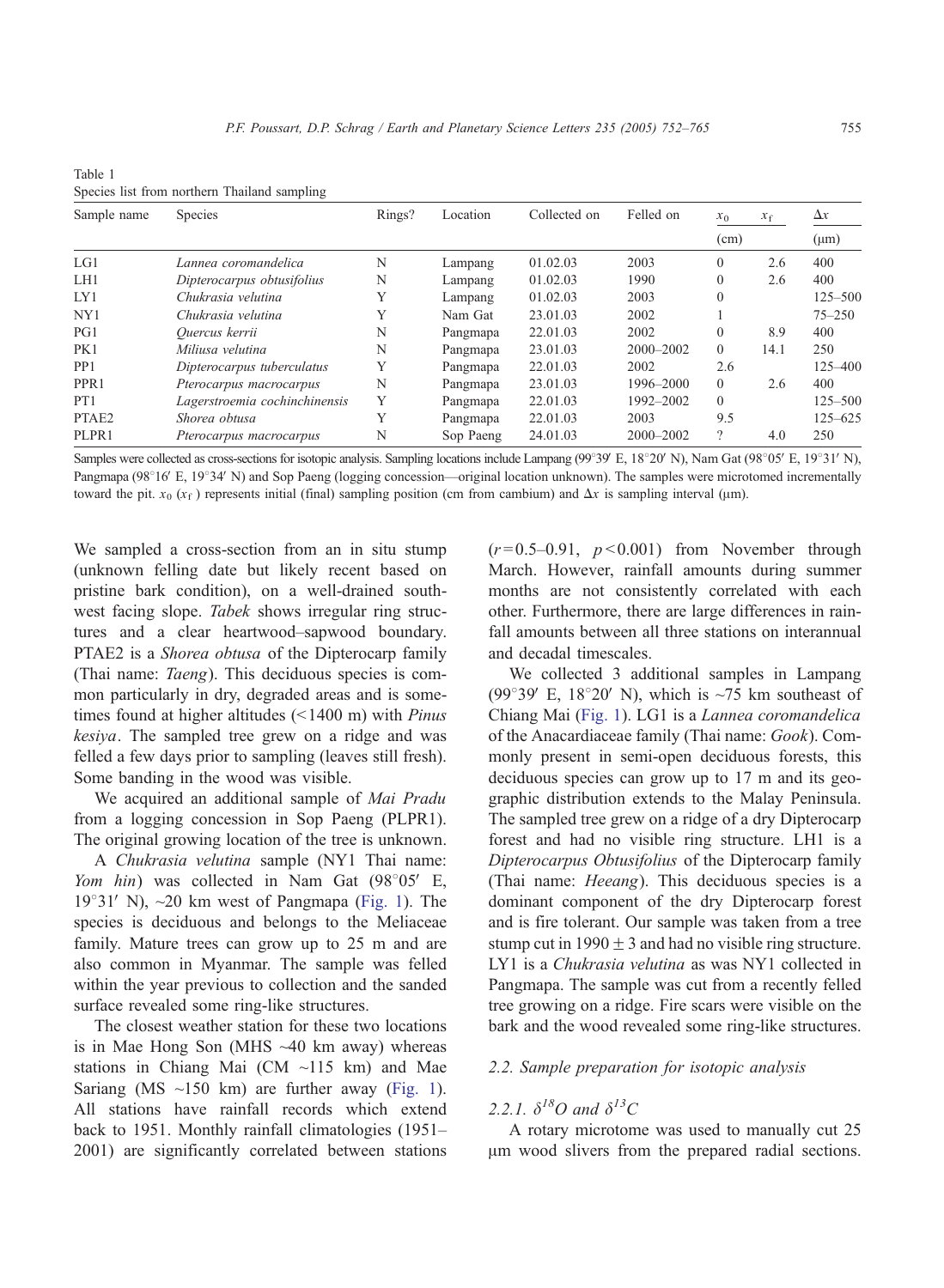<span id="page-4-0"></span>Sampling intervals for individual tree samples ranged from  $75$  to  $625 \mu m$  as listed in [Table 1.](#page-3-0) Constant intervals were used for ringless tree samples whereas they were adjusted according to growth rates when rings were visible (~8 samples/year). Wood samples were extracted to  $\alpha$ -cellulose using a modified Bren-

del method [\[6,14\].](#page-12-0) Weighted cellulose samples (80–200 Ag) were loaded into silver (tin) capsules for  $\delta^{18}$  O ( $\delta^{13}$ C) analysis which were pyrolised (combusted) online into elemental  $CO (CO<sub>2</sub>)$  and measured in a  $Delta^{plus}$  XL mass spectrometer. The oxygen isotope data are reported as per mil deviations from



Fig. 2. Construction of  $\delta^{18}O$  and  $\delta^{13}C$  age model chronologies, constrained by  $\Delta^{14}C$  measurements for (a) PK1 and (b) PG1 Pangmapa tree samples. The agreement between radiocarbon and stable isotope chronologies is within  $\leq$ 3 yr. Growth rate estimates (cm yr<sup>-1</sup>) are shown as bars.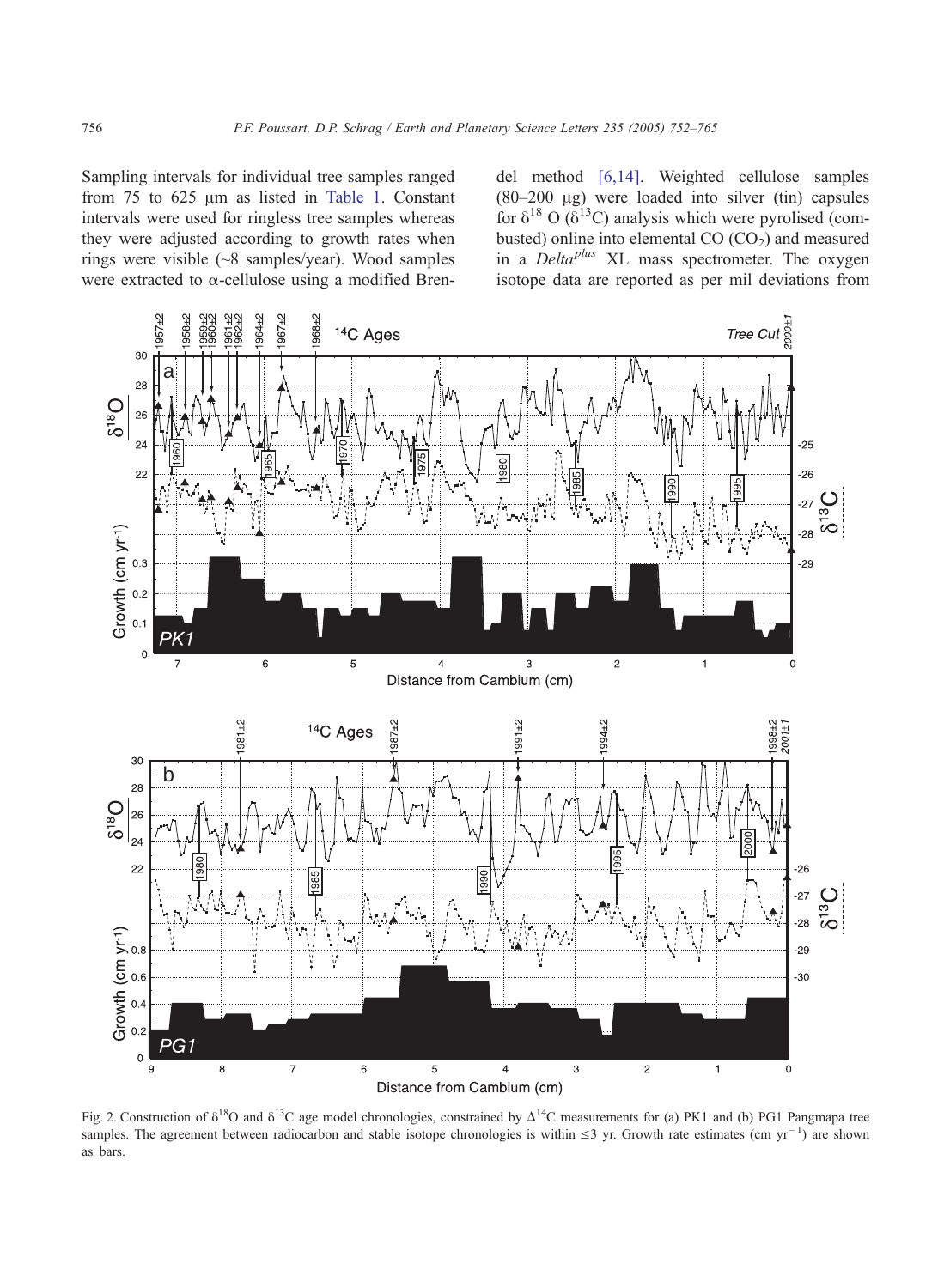<span id="page-5-0"></span>the standard Vienna standard Mean Oceanic Water (V-SMOW) and the carbon isotope data relative to the Vienna Pee Dee Belemnite (V-PDB) scale. External precision on  $\delta^{18}O$  ( $\delta^{13}C$ ) measurements (1  $\sigma$ ) is  $0.3$   $(0.15)$  \% $0.05$ .

## 2.2.2.  $\triangle^{14}C$

The  $\delta^{18}$ O and  $\delta^{13}$ C age models for samples PG1 and PK1 are compared to age estimates derived from  $\Delta^{14}$ C measurements of wood samples collected alongside the sample sections. Material is obtained from drilling directly into the tree cross-section with a 1 mm diameter drill bit. We use a modified DeVries ABA (acid–base–acid) pretreatment [\[15\]](#page-12-0) on the wood samples prior to measuring bomb produced  $\Delta^{14}C$ [Westbrook, pers. comm.]. Between 0.5 and 3 mg of pretreated wood samples are combusted at 900 °C in evacuated quartz tubes using 2 g of a 1: 3 mixture of copper: copper oxide. The resulting  $CO<sub>2</sub>$  is cryogenically separated in a vacuum line and later analyzed at the Center for Accelerator Mass Spectrometry at Lawrence Livermore National Laboratory.  $\Delta^{14}C$ values are reported following the Stuiver and Polach convention [\[16\]](#page-12-0) and are  $\delta^{13}$ C corrected for biological fractionation effects (measured separately on a Carlo

Erba Nitrogen analyzer 1500 inlet system connected to a CF-IRMS  $Delta^{plus}$  XL mass spectrometer).

## 3. Results

Of the 9 species studied, the Quercus kerrii (PG1) and Miliusa velutina (PK1) samples have the most regular and pronounced  $\delta^{18}O$  and  $\delta^{13}C$  cycles. Measured  $\delta^{18}O$  ( $\delta^{13}$  C) average amplitudes are 5.2 (1.8)  $\%$ for PG1 and 3.2  $(1.0)$  % for PK1. We develop age models for the two trees based on the oxygen isotopic records by assigning a seasonal timescale to the observed cycles ([Fig. 2\)](#page-4-0). We assume isotopic peaks and troughs correspond to times of minima (March) and maxima (August) in relative humidity and that some growth may occur during the dry season. Although both tree species are deciduous and are likely to experience peak growth rates during the rainy season, there are no dendrometer studies to constrain the timing of the growth season.

Age estimates for the remaining data are linearly interpolated between tie points. We use the time of cutting as an exactly dated tie point to the reconstructed time series. As shown in [Fig. 2,](#page-4-0) peaks in



Fig. 3.  $\Delta^{14}C$  vs.  $\delta^{18}O$  age model years of ringless *Miliusa velutina* (PK1) and *Quercus kerrii* (PG1), northern Thailand. For radiocarbon analysis, wood samples are chemically pretreated following a modified ABA DeVries [\[15\]](#page-12-0) method. Samples compared to atmospheric  $\Delta^{14}$ C records from Olympic Peninsula, USA 47° N [\[17\],](#page-12-0) Wellington, New Zealand 41° S [\[18\],](#page-12-0) Debre Zeit, Ethiopia 8° N [\[19\],](#page-12-0) Vermunt, Austria 47° N [\[20\]](#page-12-0) and exponential decay curve fitted to atmospheric and tree ring  $\Delta^{14}$ C measurements [\[21\].](#page-12-0)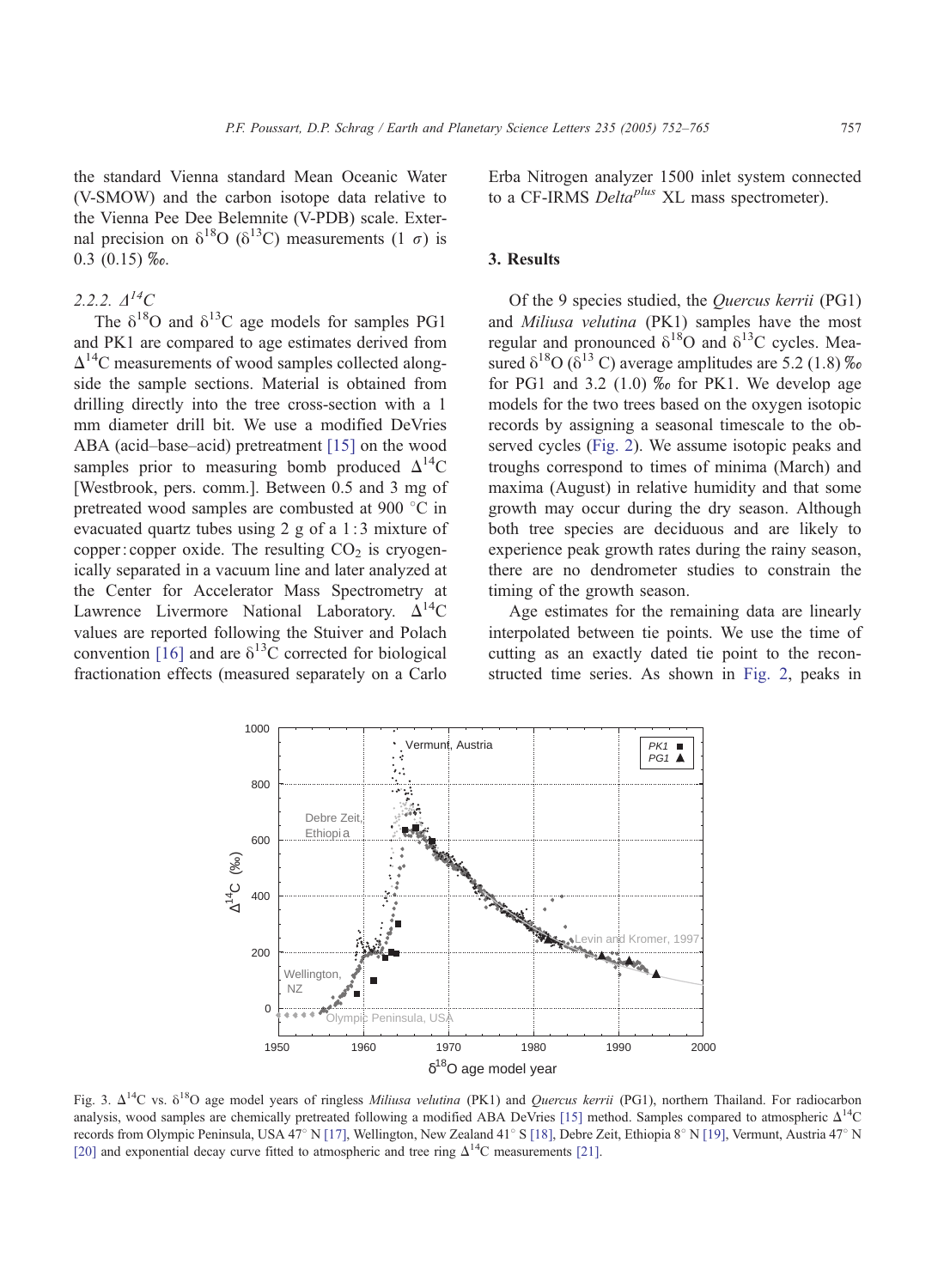<span id="page-6-0"></span> $\delta^{18}$ O coincide with peaks in  $\delta^{13}$ C to within  $\pm$  1 data points for both PK1 and PG1. In the case of PK1, we find a correlation  $r^2$  = 0.19 ( $p$  < 0.01) between amplitudes of the oxygen and carbon isotopic cycles for the period of 1957 to 2001.

We measured the  $\Delta^{14}$ C of pretreated wood samples along the radial direction of the two samples to test the seasonal timescale of the observed cycles. [Fig. 3](#page-5-0) shows a comparison between the measured  $\Delta^{14}C$ values (calibrated with the  $\delta^{18}O$  age estimates) to the atmospheric  $\Delta^{14}$ C records. The DeVries pretreated  $\Delta^{14}$ C data for PK1 defines a curve with amplitude of  $~100~\%$ .

Fig. 4 shows a compilation of the  $\delta^{18}$ O time series generated in this study. Samples from Lampang (LG1, LH1 and LY1) and Nam Gat (NY1) did not yield coherent  $\delta^{18}O$  signals (data not shown). With the exception of PLPR1 (whose growth location is unknown), all of the samples, which revealed large isotopic cycles, were collected in Pangmapa. Isotopic chronologies were calculated as before and were assigned ages based on their time of felling and/or estimated growth rates (see [Table 1](#page-3-0) for details). Age model errors for PP1, PPR1, PT1 and PTAE2 are within  $\pm$  5–10 yr. The large uncertainties in the age models arise from poorly constrained time of felling and from sampling some distance away from the bark  $(x_0$  in [Table 1\)](#page-3-0). The top panel of Fig. 4 shows a comparison between the isotopic chronologies. Given the uncertainties in the age models, the records retain some level of coherence. For example, the isotopic low of 1990 is a prominent feature of PK1, PG1 and PLPR1 and the high of 1988 is replicated between PK1, PG1, PP1 and PT1. Common trends are also apparent in the data such as the  $\delta^{18}O$  increase found in PK1, PG1 and PLPR1 after the early 1980s.

### 4. Discussion

#### 4.1. High-resolution isotopic chronology

We have identified the species Miliusa velutina (PK1) and Quercus kerrii (PG1) as two excellent candidates for isotopic chronology development. Measuring both  $\delta^{18}O$  and  $\delta^{13}C$  on subannual samples was critical for age model development, as replicated cyclicity provides tighter chronological constraints and further substantiates a common environmental forcing.  $\delta^{13}$ C variations can assist with chronology

![](_page_6_Figure_9.jpeg)

Fig. 4.  $\delta^{18}$ O time series summary from Pangmapa, northern Thailand.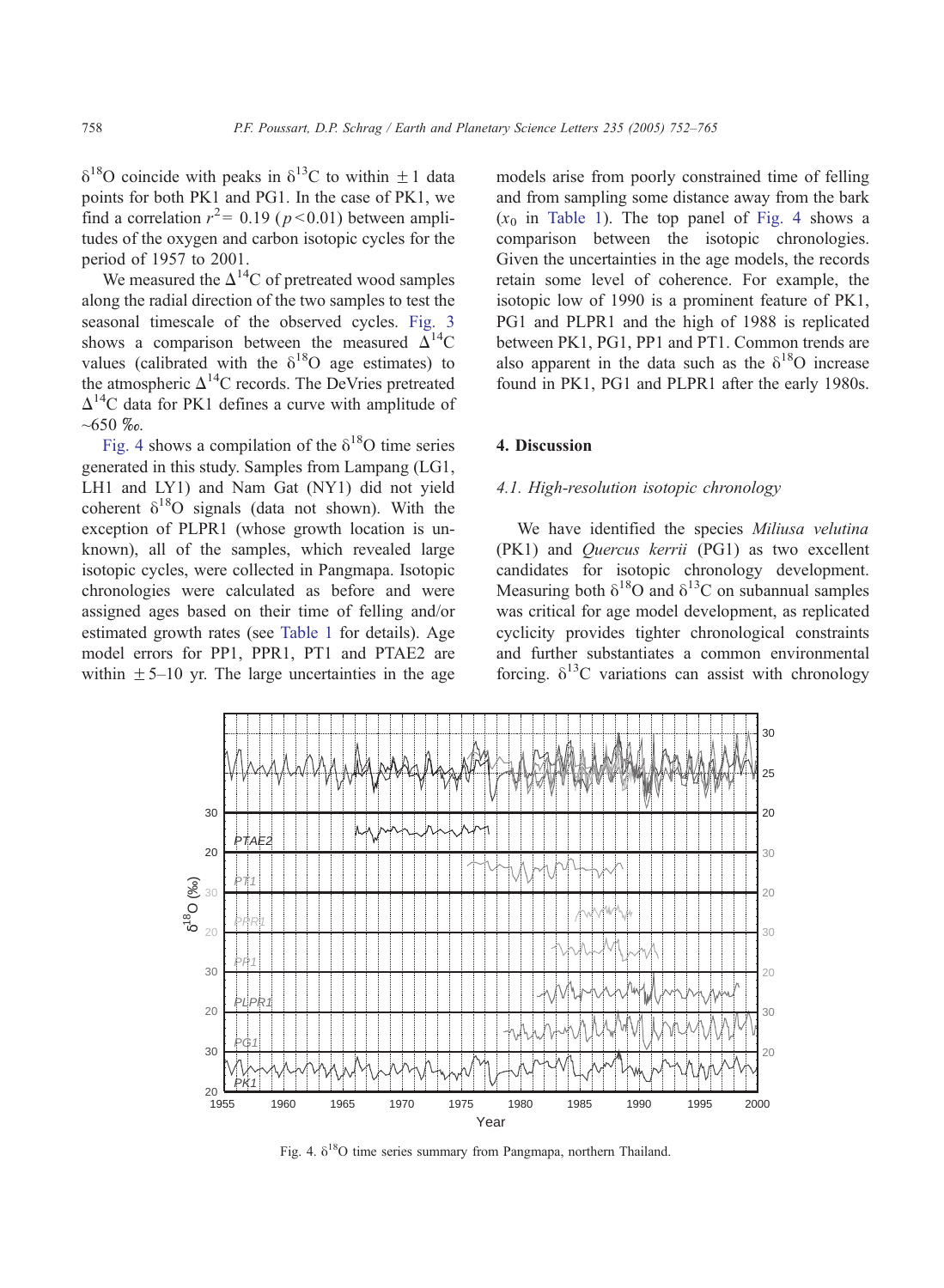when variability in  $\delta^{18}O$  is less distinct. Although sample preparation and extraction remains labor intensive, the extra  $\delta^{13}$ C measurement is technically straightforward and requires little additional material. Both chronologies are tied effectively to a known felling date, providing absolute age control. In addition, the  $\Delta^{14}$ C tie points strongly support a seasonal timescale for the observed cycles in the ringless trees. Overall, the results suggest that the DeVries pretreatment is sufficient for radiocarbon measurements.  $\Delta^{14}$ C calibration is done most effectively when the tree is  $>$  50 yr old (as was the case for PK1, which was ~90 yr old) and the  $\Delta^{14}$ C atmospheric bomb peak can be reproduced. We find a  $\pm$  3 yr agreement between the PK1  $\delta^{18}$ O and  $\Delta^{14}$ C age estimates over the period of 1957 to 2001, confirming the seasonal nature of the isotopic cycles recovered from this ringless tree ([Fig.](#page-4-0) 2). The stable isotopic age model for PG1 extends back to 1979 and is consistent with the DeVries  $\Delta^{14}$ C measurements (to  $\pm$  1 yr).

Species-specific tree physiologies and growth habits, along with local forest ecology, may in some cases cause discrepancies between the  $14^{\circ}$ C of tree cellulose and atmospheric concentrations of  $^{14}$ C. As described by Grootes et al. [\[22\],](#page-13-0) such offsets may be passed on from a delay (on the order of weeks) between photosynthate production and incorporation into biomass, by the use of stored photosynthates, or assimilation of biospheric decay. While we cannot assess directly the extent of these effects, such offsets are not likely to dominate the signals recorded by the trees studied here. The forest of Pangmapa has an open canopy and is well ventilated with the boundary layer above. In a study by Trumbore [\[23\]](#page-13-0) in eastern Amazonia, Brazil, the author found that tropical soil respiration was dominated by C fixed  $\leq 1$  yr ago. Although this finding is likely site-specific, it is suggestive that tropical soils have relatively fast turnover times and that biospheric decay may not cause large offsets between tree cellulose and atmospheric concentrations.

We also found cyclicity in the  $\delta^{18}O$  records of Pterocarpus macrocarpus (PLPR1), Dipterocarpus tuberculatus (PP1), Lagerstroemia cochinchinensis (PT1) and Shorea obtusa (PTAE2) ([Fig. 4\)](#page-6-0). Although unconstrained with  $\delta^{13}$ C or  $\Delta^{14}$ C measurements and felling dates, the relative agreement of these records with the PK1 and PG1 chronologies indicates that the cycles recovered are also seasonal. Interestingly, we find that the ring boundaries apparent in PP1 coincide  $>80\%$  of the time with oxygen and carbon isotopic lows (data not shown), suggesting that ring boundaries are produced annually at the end of the peak of the wet season. Additional isotopic work will be required for establishing the origin of the apparent growth rings observed in samples PT1 and PTAE2.

Of the 11 trees analyzed here, 4 did not yield usable isotopic signals. The three samples collected in Lampang (LG1, LH1 and LY1) did not produce coherent  $\delta^{18}$ O records and suggest that perhaps the climate of the region is not conducive for this application. Both Chukrasia velutina samples (LY1 from Lampang and NY1 from Nam Gat) lacked seasonal isotopic signals implying that the species growth patterns may not agree with recording seasonally modulated isotopic forcings. These results highlight the challenges in developing tropical records in that the approach is both species- and site-sensitive.

## 4.2. Growth rate estimates

Seasonal isotopic records can be used to estimate past growth rates in trees with no visible growth rings. This application was first demonstrated by Poussart et al. [\[7\]](#page-12-0) with a Thai Podocarpus neriifolius. Based on the distinct and large amplitude cycles in  $\delta^{18}$ O and in  $\delta^{13}$ C (up to 18‰ and 4‰, respectively) along with absolute age model constraints, the authors estimated seasonal and annual growth rates for the period 1993– 1997 and found that  $~60\%$  of the annual growth of this evergreen species occurred during the rainy season (May to October).

We estimate the growth rate history of both trees based on the sampling rates and isotopic age models ([Fig. 2\)](#page-4-0). Statistical analysis of the present  $\delta^{18}O$ records for northern Thailand deciduous trees consistently reveals a significant correlation ( $r^2$ =0.39 and 0.31 with  $p < 0.01$ ) between the isotopic seasonal amplitude  $(\delta^{18}O_{\text{max}} - \text{min})$  and  $\Delta^{13}C_{\text{max}} - \text{min}$ , respectively) and estimated annual growth rate ([Fig. 5\)](#page-8-0). When samples are lacking visible growth rings and sampling rates are kept constant throughout a radial section, the recovered seasonal  $\delta^{18}O_{\text{max}}$ ,  $\delta^{18}O_{\text{min}}$  and  $\Delta^{18}O_{\text{max - min}}$  may be subject to sampling biases. Higher growth years (represented by more samples)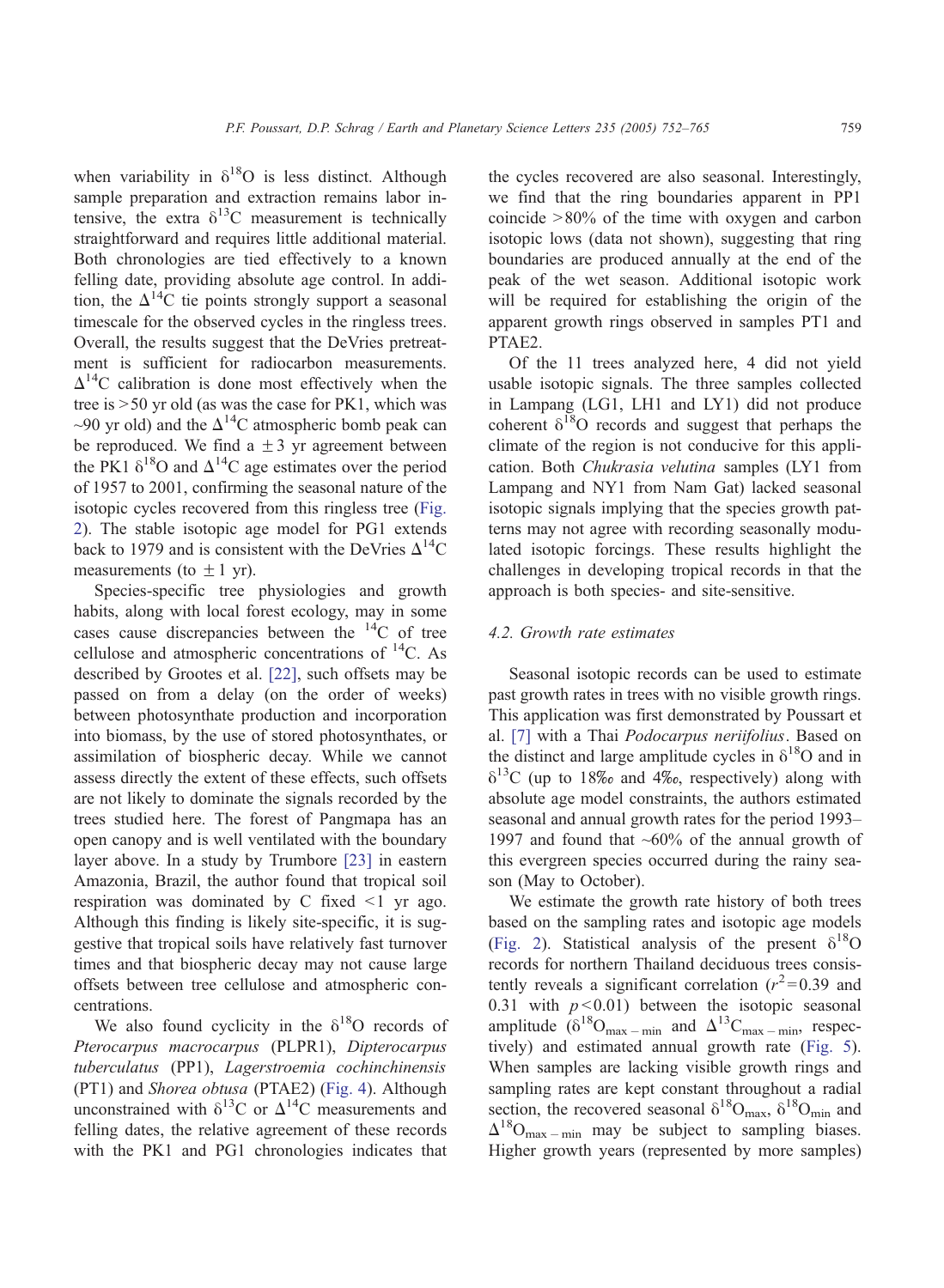<span id="page-8-0"></span>![](_page_8_Figure_1.jpeg)

Fig. 5. Scatter plots of estimated annual growth rates (cm yr  $^{-1}$ ) vs. (a)  $\delta^{18}O$  and (b)  $\delta^{13}C$  seasonal amplitudes (%o). Annual statistics included if seasonal cycle defined by  $\geq 4$  data points to avoid potential sampling biases.  $r^2$  significant with  $p < 0.01$ .

may be more likely to include  $\delta^{18}O$  extremes at the beginning or end of the growing season. Consequently, biasing should be aggrevated when annual cycles are represented by only a few data points  $(< 4)$ . However,  $\delta^{18}O_{\text{max}}$  and  $\delta^{18}O_{\text{min}}$  are never both correlated with growth suggesting that  $\delta^{18}$ O extremes are not due entirely to higher density sampling. In fact, this pattern indicates that conditions conducive to growth

are likely sensitive to the early part of the growing season when maximum cellulose  $\delta^{18}O$  values are expected to get recorded. Furthermore, the same correlation is found in trees with rings and constant sampling densities between rings (PP1).

The scatter plots shown in Fig. 5 include the years defined by at least 4 data points. The consistency of the relationship across Pangmapa tree species sug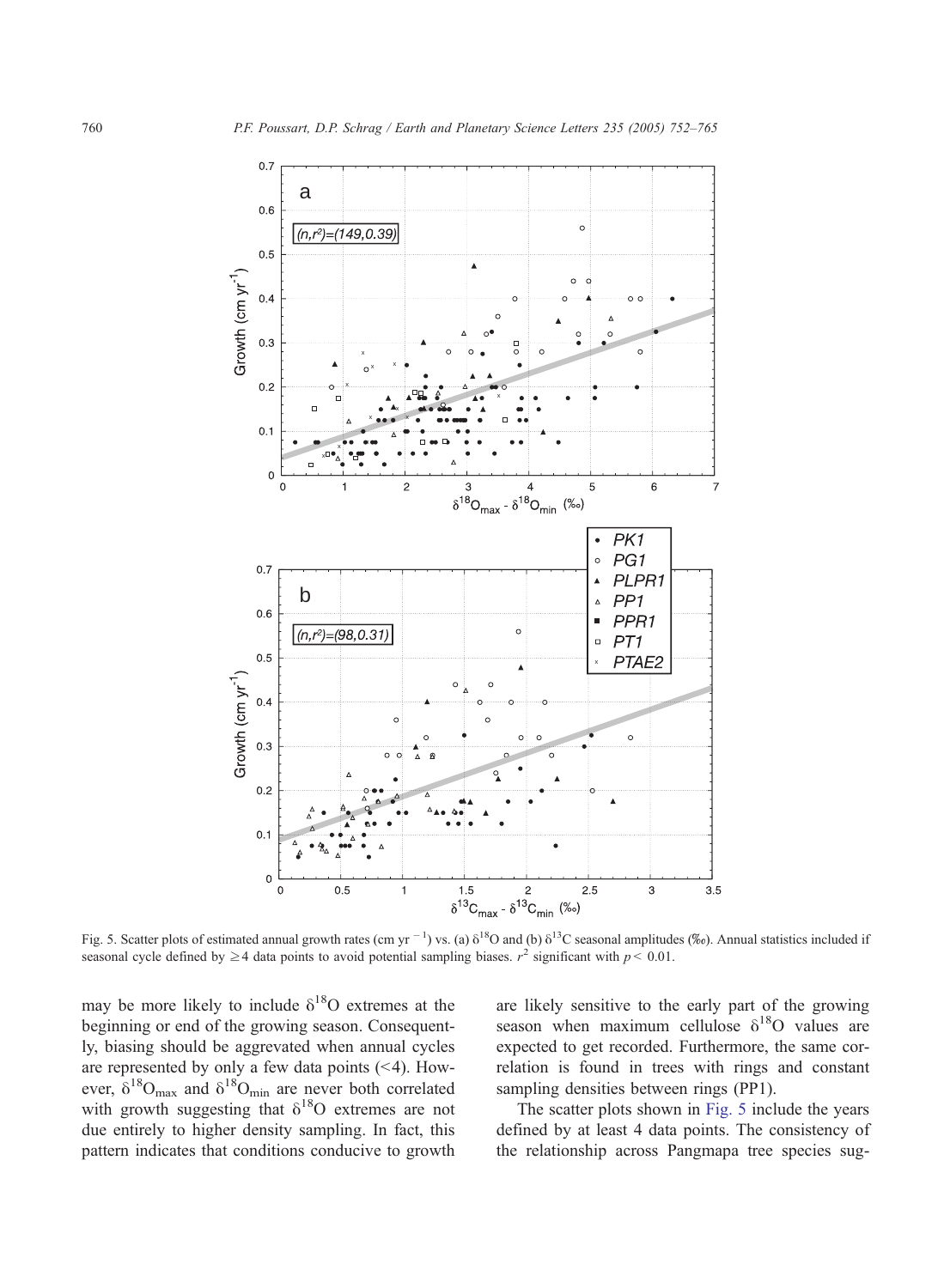gests that the measured amplitude of the seasonal isotopic cycles is greater when annual growth rates are high. Given an early start in summer rainfall, trees may initiate growth by recording the heavier  $\delta^{18}O$ values associated with heavy winter  $\delta^{18}O$  rainfall and large evapo-transpiration enrichments caused by low relative humidities. Similarly, if the growing season was extended in time or in strength, the  $\delta^{18}O$  of rainfall may show depleted values relative to dryer wet seasons. The origin of the  $\Delta^{18}O_{\text{max - min}}$ -growth relationship could be tested with the use of dendrometer bands and/or on-site rainfall  $\delta^{18}O$  sampling.

## 4.3. Relevance to monsoon variability

We compare the Bangkok  $\delta^{18}$ O rainfall data with the dendro-isotopic records and find no significant correlations. This is not surprising as we expect local effects (topography, distance travelled from source waters) to be a large source of variability for rainfall. The observed range of variability  $(\sim 4 \degree\%)$ agrees with our measurements but year-to-year comparison with the tree records is not possible as much of the rainfall records are short, incomplete and too far away.

Of the 7 isotopic tree records presented here, only PK1, PG1 and PLPR1 have well constrained (uncertainty  $\leq$ 3 years) chronologies ([Fig. 4\)](#page-6-0). Nonetheless, we find the same salient features revealed in all of the Pangmapa records when compared to regional rainfall records. In general, we find much better correlation with rainfall stations in Mae Sariang (MS) and Mae Hong Son (MHS) than in Chiang Mai (CM). The topography of the region likely accounts for much of the observed spatial heterogeneities in rainfall by preventing air mass mixing between CM from the other stations to the west ([Fig. 1\)](#page-2-0).

We find positive correlations between  $\Delta^{18}O_{\text{max - min}}$ Pangmapa trees PK1, PG1, PLPR1, PT1 and PTAE2 and dry season rainfall patterns.  $r^2$  values ( $p < 0.01$ ) explain between 36% and 73% of the variance. When dry seasons have greater than average rainfall, the corresponding amplitude of the  $\delta^{18}O$  seasonal cycles also increases suggesting that tree growth at that time may be capturing a fraction of annual rainfall  $\delta^{18}O$ cycle that would otherwise go unrecorded.

In addition, we find negative correlations between  $\delta^{18}O_{\text{min}}$  and wet season rainfall patterns for samples

PK1, PG1 and PTEA2 as shown in [Fig. 6b](#page-10-0). The negative correlation suggests that the extent of the rainfall amount effect (monsoon intensity) is at least partially recorded in the minima of the tree cellulose  $\delta^{18}$ O. Individually, the correlations explain up to 50% of the variance. Slopes are related to amount of rain-fall as well as species- and site-specific effects. [Fig. 6](#page-10-0) (a,b) summarize the greatest correlations found between individual trees and the monthly seasonal rainfall records.

We build Pangmapa isotopic tree indices by taking averages from all available records of the following parameters: Annual maximum, minimum, mean and seasonal amplitude  $\delta^{18}O$  and growth rate estimates. The isotopic indices are compared to a rainfall index  $[(MS+MHS)/2]$  calculated on monthly, seasonal and annual timescales. Although we can replicate the relationships explained above, the regional indexes only explain about 10–20% of the variance (data not shown). This result suggests that the  $\delta^{18}O$  of tree cellulose is not uniquely sensitive to the  $\delta^{18}O$  of rainfall (source water) but that it also responds to changes in growing season relative humidity as well as temperature variations [\[24–26\].](#page-13-0) In addition, species-specific effects and/or heterogeneities in the rainfall spatial patterns may be responsible for the low correlations found.

Tree ring reconstructions typically rely on a large number of replicated ring width records for the development of significant climate reconstructions. Individual tree ring records rarely explain more than 20–30% of the variance of any particular climate index. Although our limited number of trees only explain 10– 20% of the available rainfall records, the  $\delta^{18}O/c$ limate connection is clearly recorded in these time series. Furthermore, the fact that we find similar dendroisotopic/monsoon rainfall relationships both at the scale of individual trees and at the regional scale of forest indexes, suggests that the amplitude of  $\delta^{18}O$ dry season rainfall and  $\delta^{18}O_{\text{min}}$ -wet season rainfall couples are robust.

Despite the limitations discussed above, we find long term trends that are coherent between the Pangmapa dendro-isotopic anomaly and regional rainfall indexes. Anomalies are calculated by subtracting the full length record average from individual annual indices. As shown in [Fig. 7a](#page-11-0), the  $\delta^{18}O$  seasonal amplitude anomaly shows an increasing trend from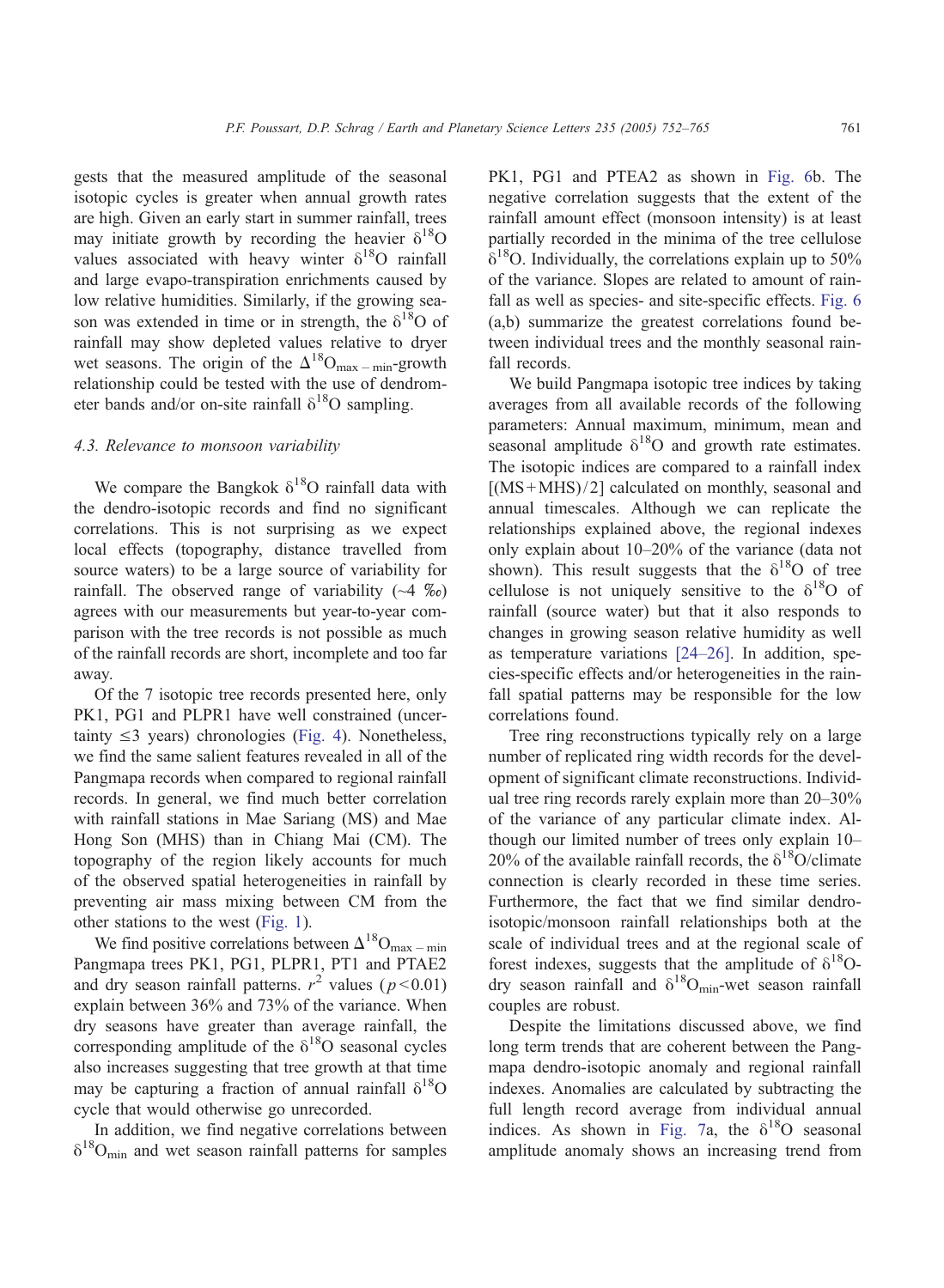<span id="page-10-0"></span>![](_page_10_Figure_1.jpeg)

Fig. 6. Scatter plots of individual trees from Pangmapa showing (a) Dry season rainfall (mm) vs.  $(\delta^{18}O_{max} - \delta^{18}O_{min})$  (rainfall comparison for PK1 with Mae Sariang (MS) dry season, PG1 with Mae Hong Son (MHS) May, PLPR1 with MS December, PT1 with MS May and PTAE2 to Chiang Mai September) and (b) Wet season rainfall (mm) vs.  $\delta^{18}O_{min}$  (rainfall comparison for PK1 with MHS wet, PG1 with MS June and PTEA2 with MS August). All  $r^2$  significant with  $p < 0.01$ .

the early 1970s onwards. This trend is also apparent in the  $\delta^{18}O_{\text{max}}$  anomaly (data not shown). Consistent with this increase, we observed a decrease in wet season rainfall throughout that period and an increase in the dry season rainfall index ([Fig. 7b](#page-11-0)). This drying trend in Thailand's monsoonal rainfall over recent decades was observed also by Singhrattna et al.

[\[27\].](#page-13-0) The authors argued that decrease in summer rainfall is linked to increased ENSO frequency. They suggested that during ENSO events in the tropical Pacific, the Walker circulation's descending branch migrates over Thailand, thereby hindering convection activity and rainfall (see Gill [\[28\]](#page-13-0) for a review of the Walker circulation). Based on the results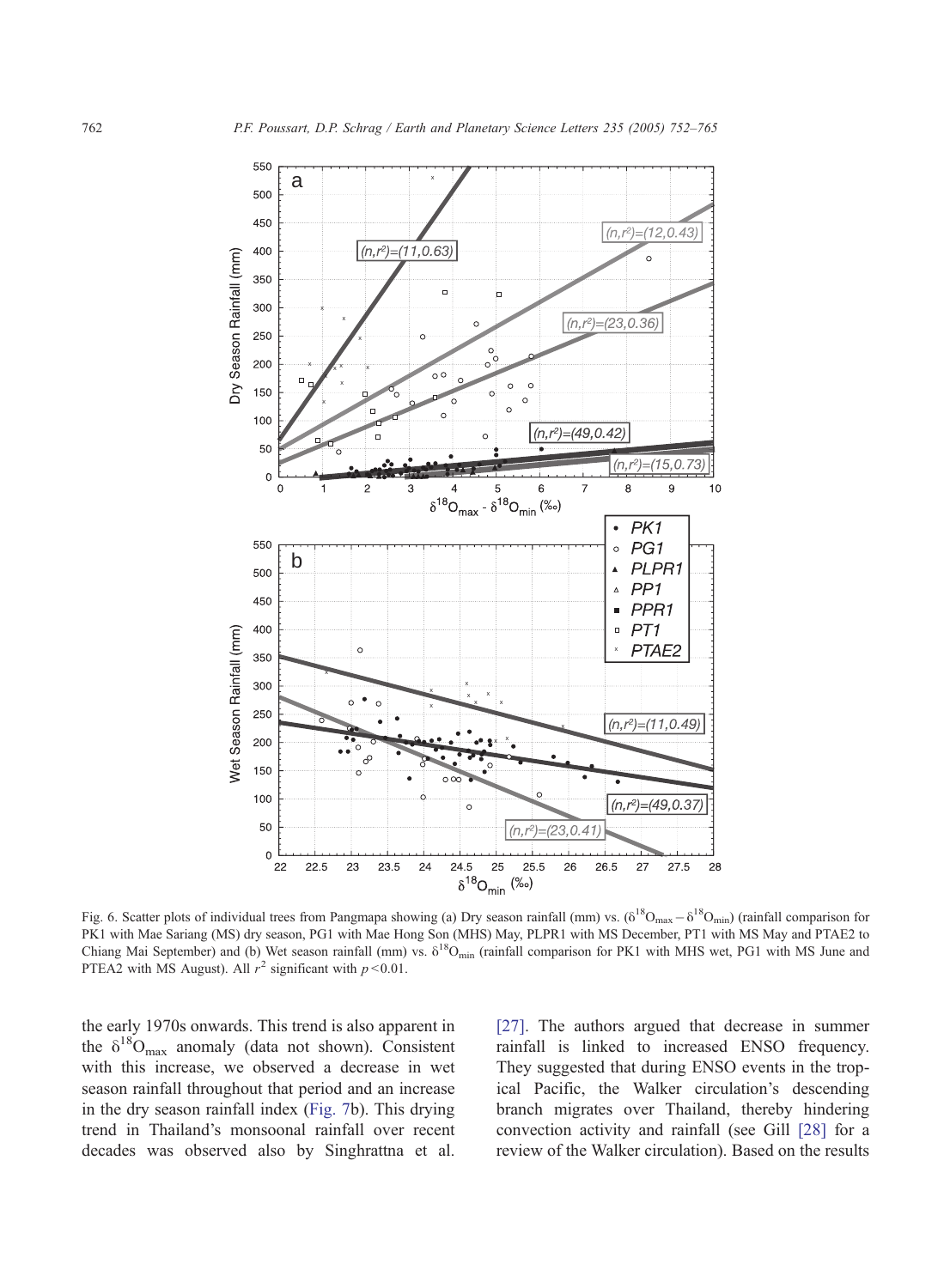<span id="page-11-0"></span>![](_page_11_Figure_1.jpeg)

Fig. 7. (a) Pangmapa tree record of  $\delta^{18}O_{\text{max}} - \delta^{18}O_{\text{min}}$  annual anomaly index. (b) Comparison of the 5-yr running average of dry vs. wet season regional anomaly indices (mm). Dotted lines are the color-coded second-order polynomial fits to the time series. Anomalies are calculated by subtracting the full length record average from individual annual indices.

presented here, we suggest that the development of a network of  $\delta^{18}$ O tree chronologies across northern Thailand may yield valuable insights into the nonstationary relationship between the country's monsoon variability and ENSO.

Work by Tans and Mook [\[29\],](#page-13-0) Stuiver et al. [\[30\]](#page-13-0) and Francey and Farquhar [\[31\]](#page-13-0) revealed large  $\delta^{13}$ C variations (1–4  $\%$ ) around the circumference of a tree as well as amongst neighboring trees. To date, there are no publications that explicitly address this issue for  $\delta^{18}$ O signals. However, the amount of reproducibility found in 2 teaks growing in the same forest and 2 suar trees (also from Java, Indonesia) [\[7\]](#page-12-0) along with

low in-ring  $\delta^{18}O$  variability measured in Alaskan Sitka spruce samples (Lamie, pers. comm.) support the idea that the  $\delta^{18}O$  of cellulose may not be as sensitive as the  $\delta^{13}$ C to locally modulated factors such as differing levels of irradiance, nutrient supply, growth rates and water stress. This issue clearly needs further investigation.

## 5. Conclusion

From the 11 trees sampled across northern Thailand, we identify 7 candidates for isotopic chronol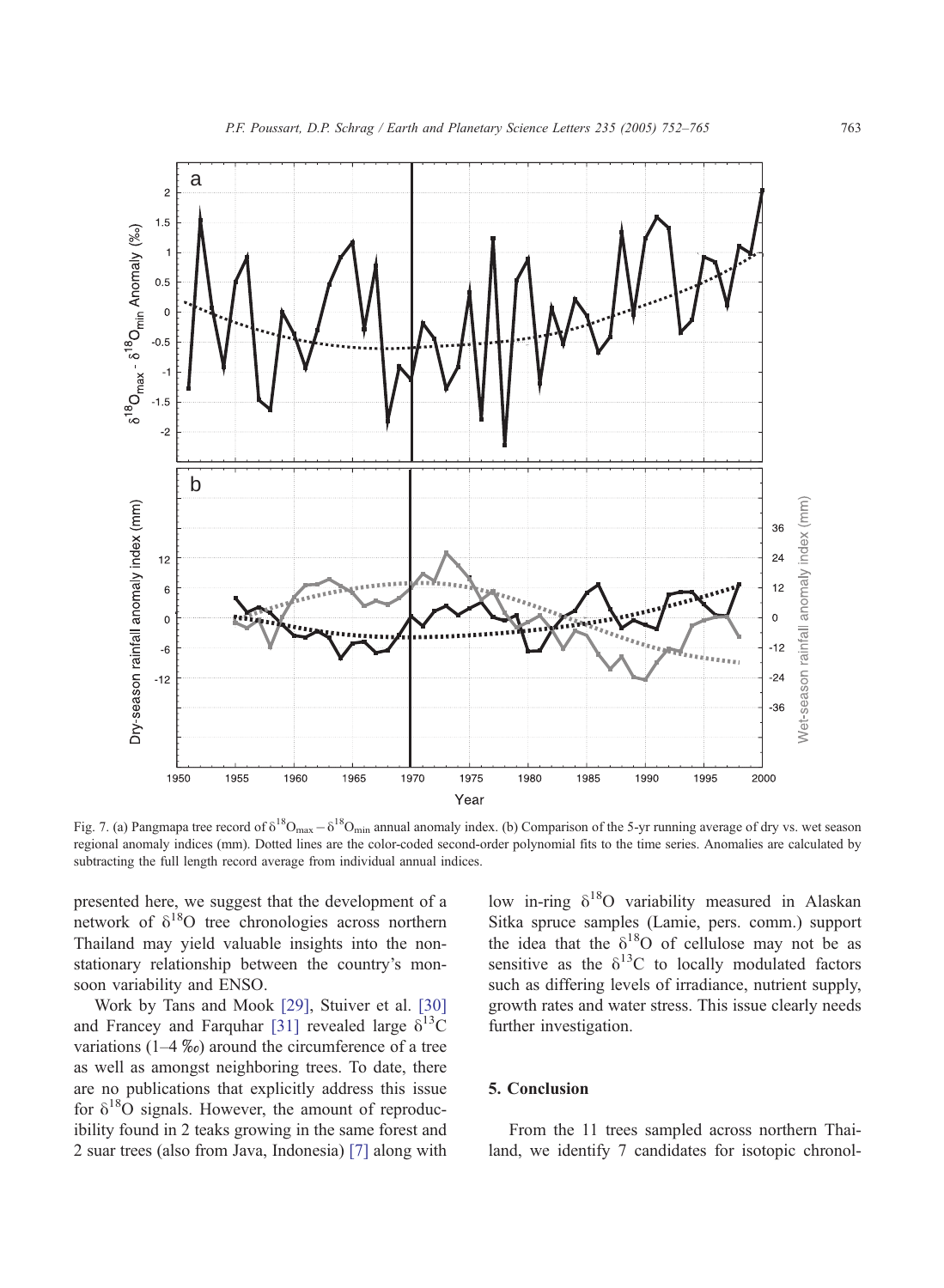<span id="page-12-0"></span>ogy. The samples are from deciduous tree species collected in Pangmapa and at a logging concession in Sop Paeng and show varying degrees of  $\delta^{18}O$ and  $\delta^{13}$ C seasonality. Stable isotopic age models are developed for ringless tree samples of Miliusa velutina (1950–2000) and Quercus kerrii (1980–2000) and agree to within  $\leq 3$  years with radiocarbon age estimates. The isotopic age models provide estimates of growth rates which are significantly correlated with the amplitude of the oxygen and carbon seasonal isotopic signals. Individual isotopic chronologies from different tree species share common trends, which are also consistent with patterns of rainfall variability. Clearly, additional studies are needed to confirm the climatic relevance of these records. At present, we find tantalizing evidence to suggest that the  $\delta^{18}O$  tree chronologies recorded the drying trend of Thailand's monsoons over the past few decades.

#### Acknowledgements

The authors would like to thank Adam Maloof for his useful suggestions, Brendan Buckley for his assistance in sample collection, Greg Eischeid for technical assistance and Tom Guilderson for the radiocarbon measurements. This research was supported by NSERC and the Teresa Heinz Scholarship for Environmental Research to PFP and Award #0402425 from the Paleoclimate Program of the Atmospheric Sciences Division of NSF to DPS.

#### References

- [1] M. DeNiro, S. Epstein, Relationship between the oxygen isotope ratios of terrestrial plant cellulose, carbon dioxide, and water, Science 204 (1979) 51 – 53.
- [2] M. DeNiro, L. Cooper, Post-photosynthetic modification of oxygen isotope ratios of carbohydrates in the potato: implications for paleoclimatic reconstruction based upon isotopic analysis of wood cellulose, Geochim. Cosmochim. Acta 53 (1989) 2573 – 2580.
- [3] D. Yakir, M. DeNiro, Oxygen and hydrogen isotope fractionation during cellulose metabolism in Lemna gibba L., Plant Physiol. 93 (1990) 325 – 332.
- [4] D. Yakir, Variations in the natural abundance of oxygen-18 and deuterium in plant carbohydrates, Phys. Chem. Earth 15 (1992) 1005 – 1020.
- [5] J. Roden, G. Lin, J. Ehleringer, A mechanistic model for interpretation of hydrogen and oxygen isotope ratios in tree-ring cellulose, Geochim. Cosmochim. Acta 64 (2000)  $21 - 35$
- [6] M. Evans, D. Schrag, A stable isotope-based approach to tropical dendroclimatology, Geochim. Cosmochim. Acta 68 (2004) 3295 – 3305.
- [7] P. Poussart, M. Evans, D. Schrag, Resolving seasonality in tropical trees: multi-decade, high-resolution oxygen and carbon isotope records from Indonesia and Thailand, Earth Planet. Sci. Lett. 218 (2004) 301 – 316.
- [8] L. Araguás-Araguás, K. Froehlich, K. Rozanski, Stable isotope composition of precipitation over southeast Asia, J. Geophys. Res. 103 (1998) 28721 – 28742.
- [9] W. Dansgaard, Stable isotopes in precipitation, Tellus 16  $(1964)$  436 – 468.
- [10] K. Rozanski, L. Araguás-Araguás, R. Gonfiantini, Isotopic patterns in modern global precipitation, in: P. Swart (Ed.), Climate Change in Continental Isotopic Records, Geophysical Monograph Series, vol. 78, AGU, 1993, pp. 1 – 36.
- [11] J. Lawrence, J. White, The elusive climate signal in the isotopic composition of precipitation, in: H. Taylor (Ed.), Stable Isotope Geochemistry: A Tribute to Samuel Epstein, Special Publication - Royal Society of Chemistry, 1991, pp. 169 – 185.
- [12] S. Gardner, P. Sidisunthorn, V. Anusarnsunthorn, A Field Guide to Forest Trees of Northern Thailand, Kobfai Publishing Project, Bangkok, 2000.
- [13] T. Becker, A. Braun, New program maps geoscience datasets interactively, EOS Trans. AGU 79 (1998).
- [14] O. Brendel, P. Iannetta, D. Stewart, A rapid and simple method to isolate pure alpha-cellulose, Phytochem. Anal. 11 (2000)  $7 - 10.$
- [15] H. DeVries, G. Barendsen, Measurements of age by the carbon-14 technique, Nature 174 (1954) 1138 – 1141.
- [16] M. Stuiver, H. Polach, Discussion of reporting <sup>14</sup>C data, Radiocarbon 19 (1977) 355 – 363.
- [17] M. Stuiver, P. Quay, Atmospheric 14C changes resulting from fossil fuel CO<sub>2</sub> release and cosmic ray flux variability, Earth Planet. Sci. Lett. 53 (1981) 162-349.
- [18] M. Manning, D. Lowe, W. Melhuish, R. Sparks, G. Wallace, C. Brenninkmeijer, R. McGill, The use of radiocarbon measurements in atmospheric studies, Radiocarbon 32 (1990)  $37 - 58$ .
- [19] R. Nydal, K. Lövseth, Carbon-14 measurements in atmospheric  $CO<sub>2</sub>$  from northern and southern hemisphere sites. 1962– 1993 in ORNL/CDIAC-93, NDP-057 Carbon Dioxide Information Analysis Center, U.S. Department of Energy, Oak Ridge National Laboratory, Tenn. (1996).
- [20] I. Levin, B. Kromer, H. Schoch-Fisher, M. Bruns, M. Münnich, D. Berdau, J. Vogel, K. Münnich,  $\Delta^{14}CO_2$  record from Vermunt, in A compendium of data on global change. Carbon Dioxide Information Analysis Center, U.S. Department of Energy, Oak Ridge National Laboratory, Tenn. (1994).
- [21] I. Levin, B. Kromer, Twenty years of atmospheric  $^{14}CO<sub>2</sub>$ observations at Schauinsland station, Germany, Radiocarbon 39 (1997) 205 – 218.